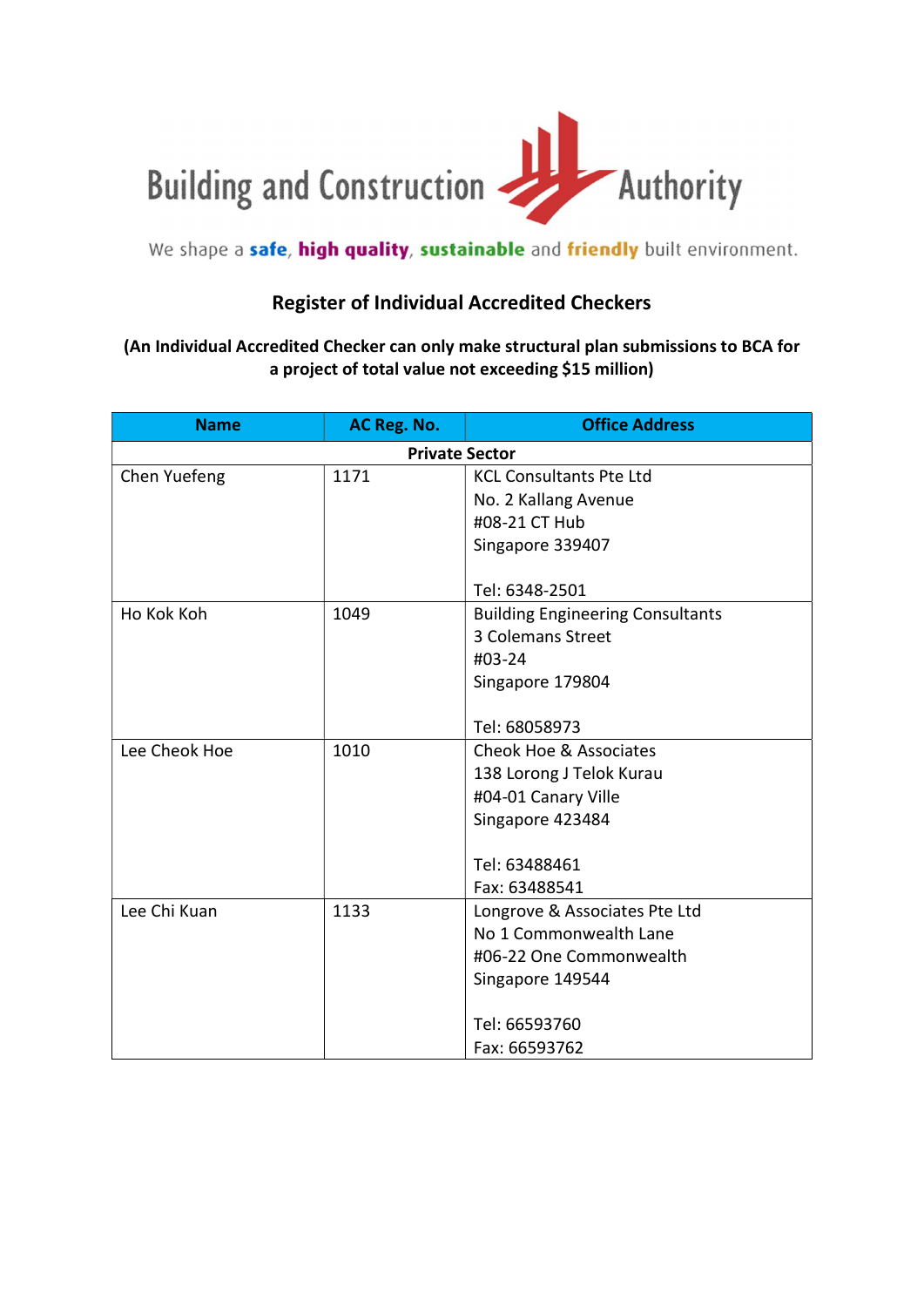| <b>Name</b>                | AC Reg. No. | <b>Office Address</b>                               |
|----------------------------|-------------|-----------------------------------------------------|
| Lee Teng Kiat              | 1052        | T K Lee Consulting Engineers                        |
|                            |             | 10 Jalan Besar                                      |
|                            |             | #13-01 Sim Lim Tower                                |
|                            |             | Singapore 208787                                    |
|                            |             |                                                     |
|                            |             | Tel: 62963637                                       |
|                            |             | Fax: 62943182                                       |
| Lim Beng Sun               | 1092        | LBS Engineering Consultants                         |
|                            |             | Blk 261 Waterloo Street                             |
|                            |             | #03-35 Waterloo Centre                              |
|                            |             | Singapore 180261                                    |
|                            |             | Tel: 63372345                                       |
|                            |             | Fax: 63371078                                       |
| Lim Chong Sit              | 1119        | Lim CS Precast & Civil Consultants                  |
|                            |             | 601 Sims Drive                                      |
|                            |             | Pan I Complex #01-06                                |
|                            |             | Singapore 387382                                    |
|                            |             |                                                     |
|                            |             | Tel: 98621828                                       |
| Ng Cheng Kiat              | 1135        | <b>NCK Associates</b>                               |
|                            |             | 18 Sin Ming Lane                                    |
|                            |             | #04-09 Midview City                                 |
|                            |             | Singapore 573960                                    |
|                            |             |                                                     |
|                            |             | Tel: 64814536                                       |
|                            |             | Fax: 62585404                                       |
| Paramasamy<br>Satkunarajah | 1093        | Dr Rajah & Associates<br><b>Block 72 Elias Road</b> |
|                            |             | #14-22                                              |
|                            |             | Singapore 519944                                    |
|                            |             |                                                     |
|                            |             | Tel: 66364572                                       |
|                            |             | Fax: 64490060                                       |
| Tan Jiok Saw               | 1157        | JS Tan Consultants Pte Ltd                          |
|                            |             | Block 1 Thomson Road #04-342 F/G                    |
|                            |             | <b>Balestier Hill Shopping Centre</b>               |
|                            |             | Singapore 300001                                    |
|                            |             |                                                     |
|                            |             | Tel: 63533320                                       |
|                            |             | Fax: 63539855                                       |
| <b>Public Sector</b>       |             |                                                     |